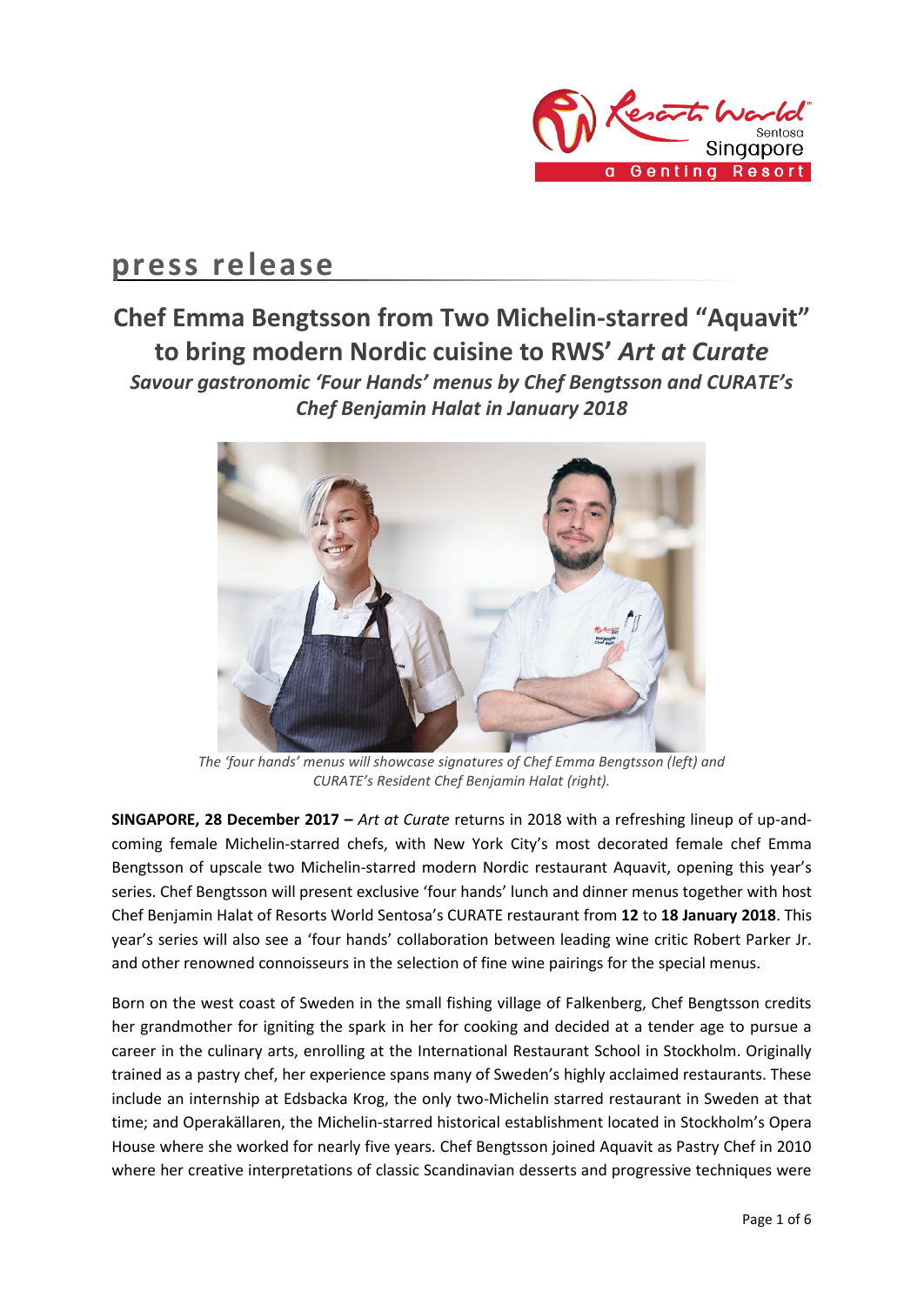well-received as Aquavit was awarded with one star in the 2013 and 2014 Michelin Guide New York City. A second Michelin star was awarded to Aquavit following Chef Bengtsson's appointment in the role of Executive Chef in 2014, making her the second female chef in the United States to run a twostar kitchen and the first ever Swedish female chef to do so.

With her bold, innovative take on Sweden's culinary traditions, Chef Bengtsson will be presenting a collection of dishes that is a treat for the eyes as much as for the palate. Guests can expect to be surprised with imaginative creations like *Foie Gras Ice Cream served with Blackberries and Birch Syrup; Mangalitsa Pork Collar with Celeriac and Apple; Gravlax and Sea Urchin; and Peach Pecan.*

The culinary collaboration will see host Chef Benjamin Halat present his inventive interpretation of German cuisine. Born in Munich, Germany, Chef Halat will be transforming familiar German classics into modern works of culinary art with innovative techniques. Guests can look forward to Chef Halat's signatures like *Soufflated Farm Egg served with Truffle 'Caviar' and Potato Cream; Aged Duck Breast with Red Cabbage and Brioche Dumpling*; and *Vacherin Mont D'or with Bratkartoffeln and Marche salad*. For dessert, Chef Halat presents the classic *Pear Helene* with a twist.

In this ninth instalment of the *Art at Curate* series, Robert Parker Jr. collaborates with notable German reviewer Stephan Reinhart to handpick wine pairings of German and French vintages. Stephan specialized in wines since 1999 and is the co-author of Wein spricht deutsch, a 720-page monster book on the wines of Germany, Austria, Alsace, Alto Adige and Switzerland.

*Art at Curate 9* will be held at **CURATE** located at Resorts World Sentosa (The Forum, Level 1) from **12 to 18 January 2018**. The four-course lunch is available at \$88++ or \$138++ with wine pairing, and the eight-course dinner is available at \$155++ or \$275++ with wine pairing. For reservations, please call **(65) 6577 7288** or emai[l curate@rwsentosa.com.](mailto:curate@rwsentosa.com) Reservations are strictly required.

- Ends -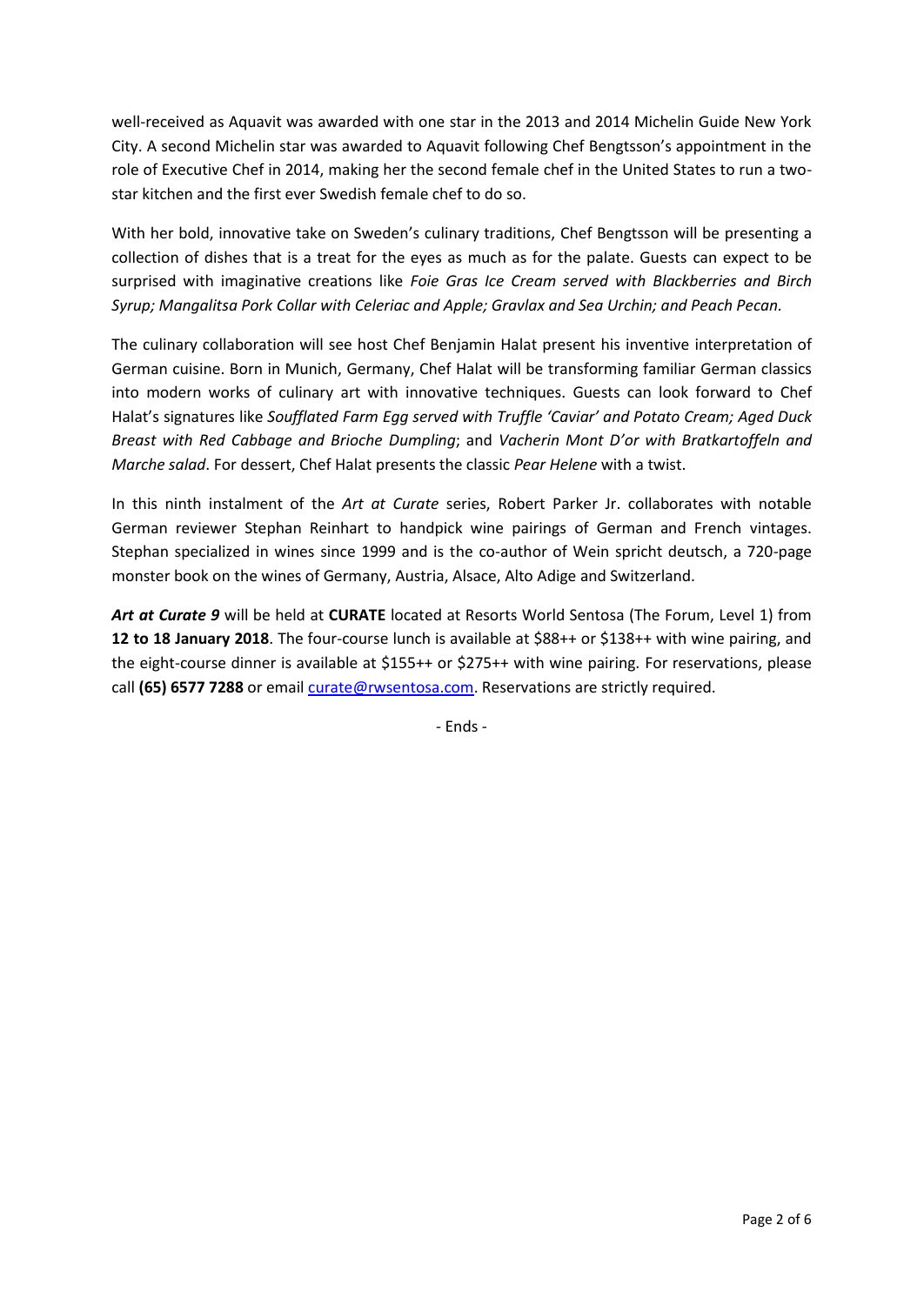## **Profile of Chef Emma Bengtsson**

### **Executive Chef, Aquavit, New York City (Two Michelin Stars)**

Emma Bengtsson grew up in a small town on the west coast of Sweden and became interested in the culinary arts at a very young age, thanks to her grandmother, who was an avid home cook. The baking and cooking of Bengtsson's youth grew into professional aspirations when she enrolled in Stockholm's Hotel and Restaurant School, where she trained in every restaurant role, from savory and pastry to waiting tables and hostessing.

It was while working at Edsbacka Krog–the only Michelin two-star restaurant in Sweden at that time–where she discovered her love specifically for pastry, and worked there for four years. She then took a position at Restaurant Prinsen, one of Stockholm's oldest and busiest bistros. From there Bengtsson joined Operakällaren, the award-winning historical restaurant located in Stockholm's Opera House, where she remained for nearly five years.

Former Aquavit Executive Chef Marcus Jernmark recruited Bengtsson in 2010 to join the restaurant as Pastry Chef. Bengtsson quickly became known for her creative interpretations of classic Scandinavian desserts, as well as establishing a new bread program. Her style was reflective of the region's penchant for local products, progressive techniques, and continuing traditions; and it was well received, as Aquavit was recognized with one star in the Michelin Guide New York City in 2013 and 2014.

Håkan Swahn, the owner of Aquavit, saw talent and fresh perspective in Chef Bengtsson's skillset and offered her the role of Executive Chef in spring 2014. She accepted the job, and since then has injected the critically acclaimed menu with her personal style and experience. In October, her work garnered a second Michelin Star for Aquavit, making her the second female chef in the U.S. to run a two-star kitchen and the first ever Swedish female chef to do so.

Bengtsson is also an avid dancer of bachata, a form of Latin American dance originating in the Dominican Republic, and participates in international summits and competitions. As the daughter of two parents who were in the military, Bengtsson also likes to practice her marksmanship at nonculinary firing ranges.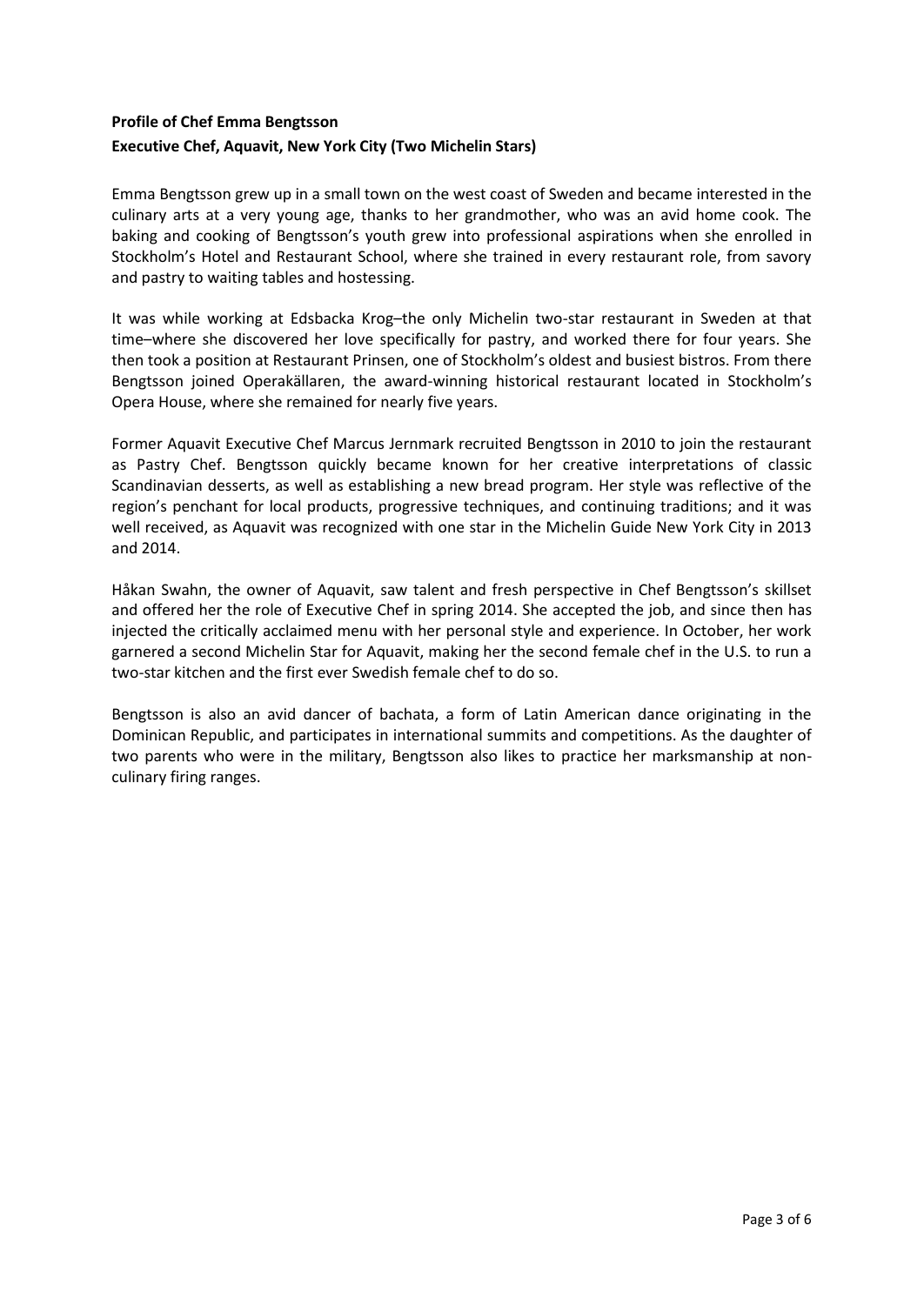## **Profile of Chef Benjamin Halat Chef de Cuisine, CURATE, Resorts World Sentosa**

CURATE at Resorts World Sentosa welcomed the talented German-born Benjamin Halat as its first resident chef in February 2017. Equipped with considerable experience from working in prestigious Michelin-starred restaurants and luxury hotels throughout his career, Chef Halat's own culinary style on showcase at CURATE is exciting, bold and adventurous.

At the young age of 16, Chef Halat discovered the world of fine-dining at Michelin-starred Gourmet Restaurant Königshof in Munich when he embarked on a three-year professional apprenticeship with the establishment. With a natural flair for cooking, his humble start accelerated in no time and he climbed the ranks in many prominent and reputable fine-dining establishments – from Chef de Partie at Arabella Sheraton Grand Hotel Munich; Demi Chef de Cuisine at Two Michelin-starred Restaurant Dallmayr in Munich; Sous Chef at Grand Hotel Bellevue in Gstaad, Switzerland which is home to Michelin-starred restaurant, Leonard's; Sous Chef at Mandarin Oriental Munich; to Chef de Cuisine at Mandarin Oriental Kuala Lumpur's Mandarin Grill prior to his arrival in Singapore. At Restaurant Dallmayr, he was personally mentored by its Head Chef Diethard Urbansky, and at Grand Hotel Bellevue, he had the opportunity to participate in the world-renowned St. Moritz Gourmet Festival, where he worked intensely with a number of Michelin-starred chefs for a week.

Having trained and collaborated with numerous decorated chefs for more than ten years, the now 31-year-old chef has since developed a high level of mastery of both traditional and contemporary European cuisines. In addition, he enjoys the creative process of experimenting with eastern and western ingredients, combining various flavours and textures to come up with unique, modern gastronomic delights.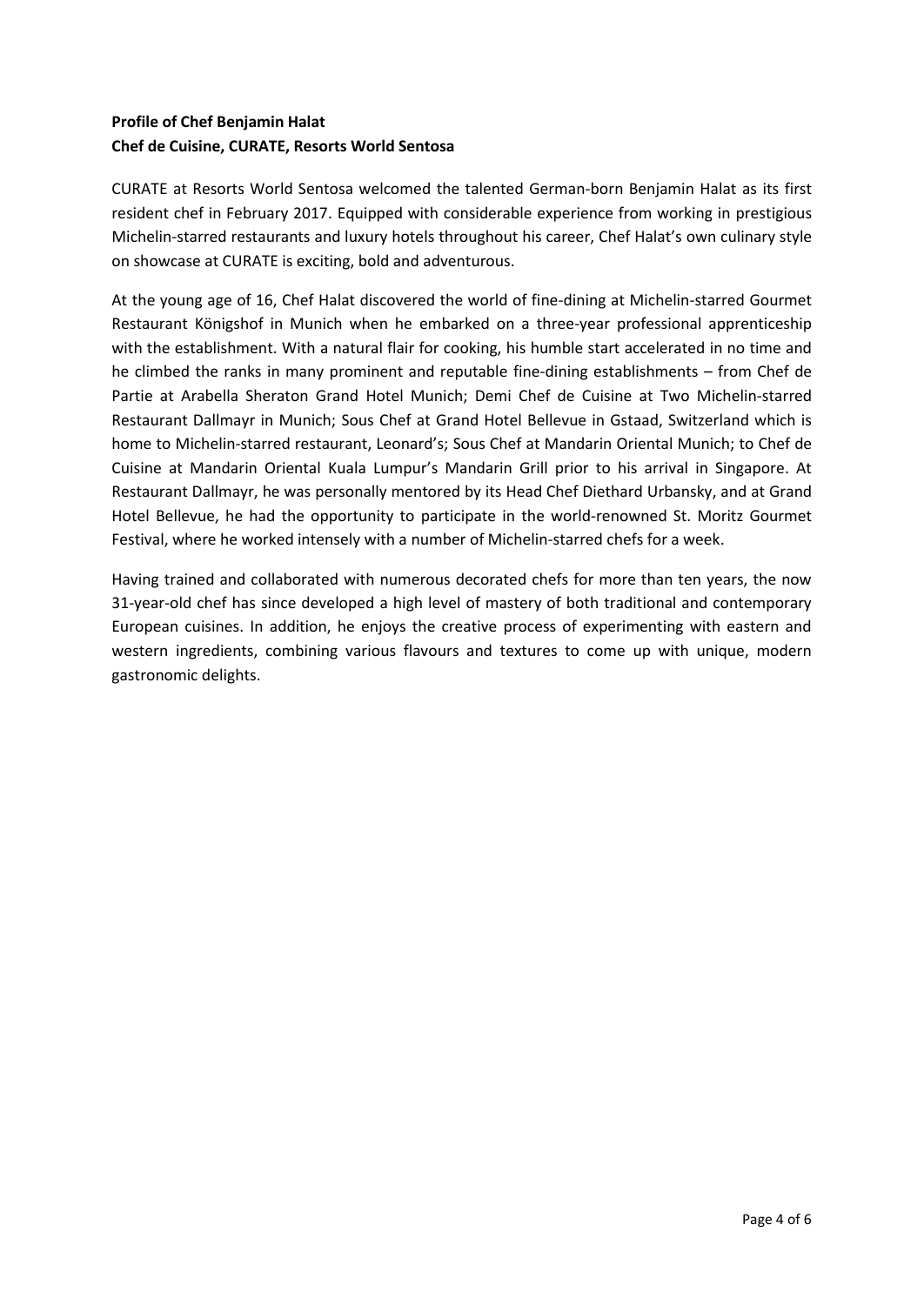#### **ABOUT RESORTS WORLD SENTOSA**

Resorts World Sentosa (RWS), Asia's premium lifestyle destination resort, is located on Singapore's resort island of Sentosa. Spanning 49 hectares, RWS is home to four world-class attractions including Universal Studios Singapore, S.E.A. Aquarium, Dolphin Island and Adventure Cove Waterpark. Other attractions include the Asian flagship of a world-renowned destination spa, a casino, six unique hotels and the Resorts World Convention Centre. With the most number of Michelin stars in one destination, RWS offers award-winning dining experiences at renowned celebrity chef restaurants, establishing itself as a key player in Singapore's vibrant and diverse dining scene. The integrated resort also offers world-class entertainment, from original resident productions to concerts and public shows such as the Crane Dance and the Lake of Dreams. RWS has been named "Best Integrated Resort" since 2011 for seven consecutive years at the TTG Travel Awards which recognises the best of Asia-Pacific's travel industry.

RWS is wholly owned by Genting Singapore, a company of the Genting Group. For more information, please visi[t www.rwsentosa.com.](http://www.rwsentosa.com/)

 $\Box$ /ResortsWorldatSentosa $\Box$  @rwsentosa #rwsdiningartisans www.rwsentosablog.com

#### **MEDIA CONTACTS**

**Resorts World Sentosa** Felicia Boey Tel: + 65 6577 9755 Email: [felicia.boey@rwsentosa.com](mailto:felicia.boey@rwsentosa.com) **Ogilvy Public Relations (for Resorts World Sentosa)** Sufang Goh Tel: +65 6213 7973 Email[: sufang.goh@ogilvy.com](mailto:sufang.goh@ogilvy.com)